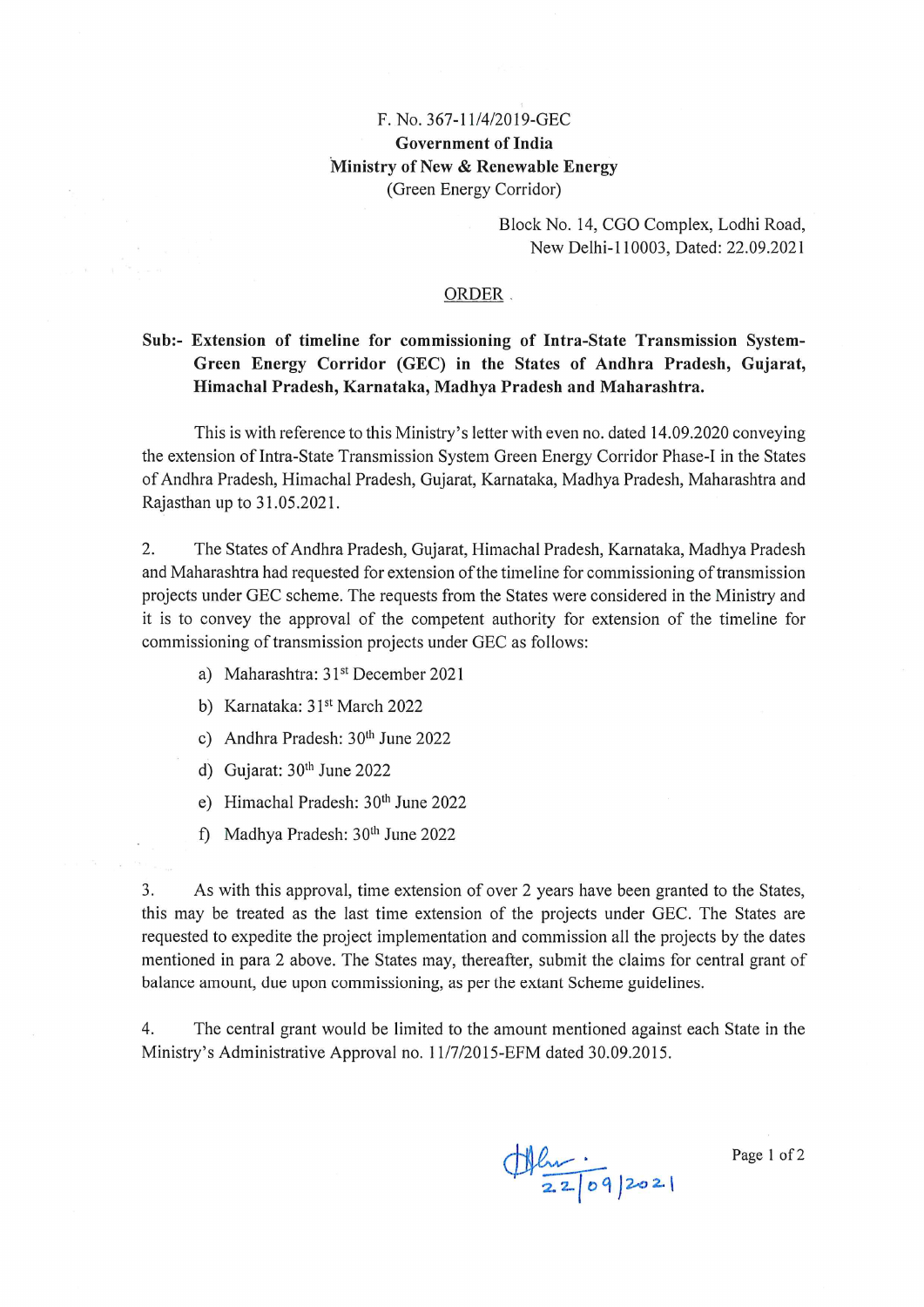This issues in exercise of the delegated powers conferred on the Ministry, with 5. concurrence of IFD and approval of the Secretary, MNRE.

 $\bigoplus_{(Irfan Ahm\hat{a}d)}$  09/2021

Director (Transmission / GEC)

 $To$ 

- 1. Principal Secretary (Energy/Power) of the States of Andhra Pradesh, Himachal Pradesh, Gujarat, Karnataka, Madhya Pradesh and Maharashtra
- 2. Managing Director (STUs) of the States of Andhra Pradesh, Himachal Pradesh, Gujarat, Karnataka, Madhya Pradesh and Maharashtra
- 3. PAO (MNRE), Pt. Deen Dayal Antyodaya Bhawan, CGO Complex, New Delhi- 110003

Copy for information to:

- 1. Sr. PPS to Secretary, MNRE
- 2. PS to JS & FA / PA to Adv (DN), MNRE
- 3. Advisor (BC), Department of Economic Affairs
- 4. Joint Secretary (Transmission), Ministry of Power
- 5. Chief Engineer (PSPA-I), CEA
- 6. Director, KfW India Office
- 7. IFD, MNRE

 $\frac{1}{22|09|202|}$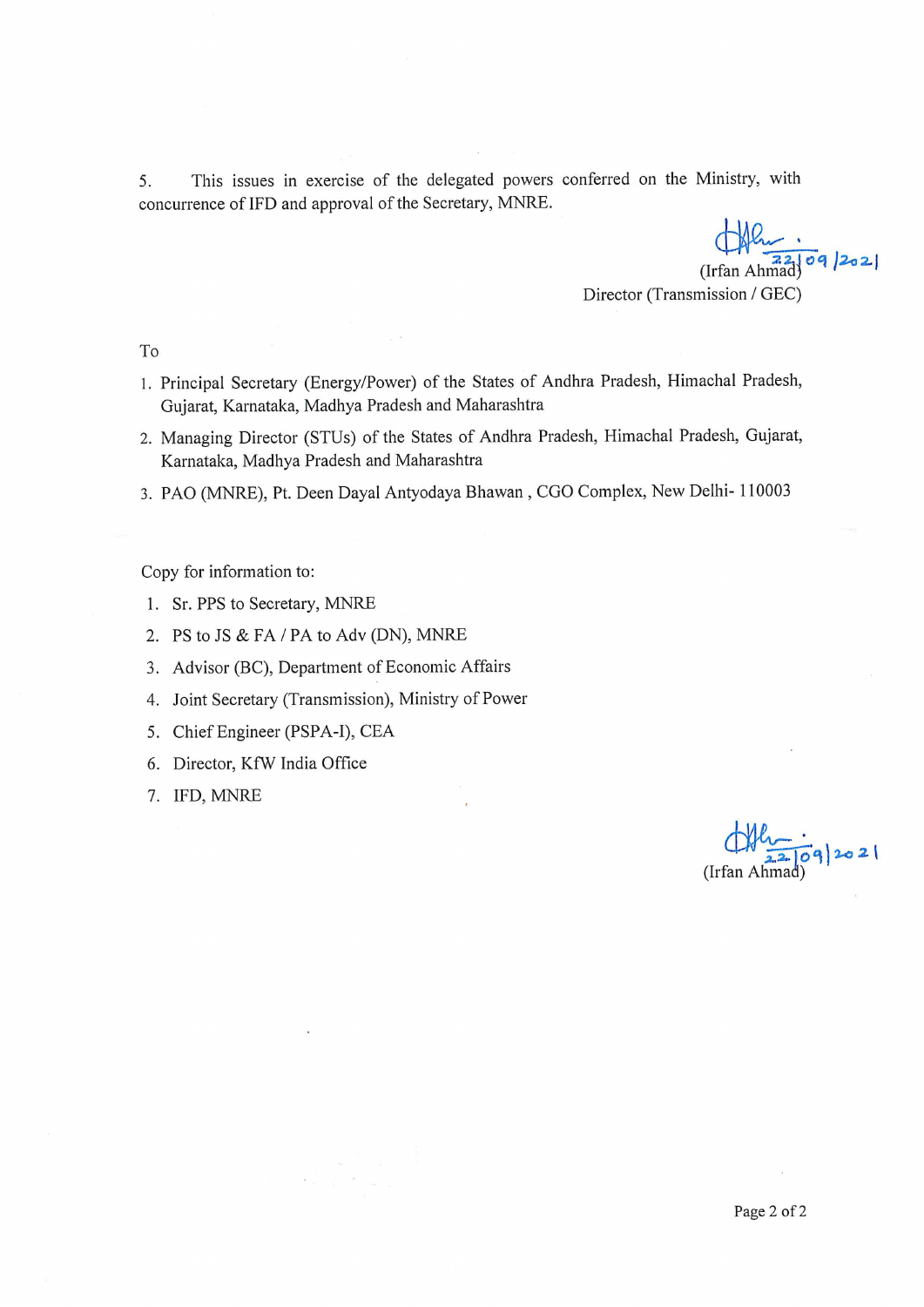#### F. No. 9/3/2014-EFM **Government of India Ministry of New & Renewable Energy** (Green Energy Corridor)

Block No. 14, CGO Complex, Lodhi Road, New Delhi-110003, Dated: - 17.05.2021

### ORDER

# **Sub:- Extension of Timeline for commissioning of Intra-State Transmission System-Green Energy Corridor (GEC) in the State of Tamil Nadu up to 31.12.2021.**

This is in reference to the Administrative Approval No. 11/7/2015-EFM dated 30.09.2015 for creation of Intra-State Transmission System in the State of Andhra Pradesh, Himachal Pradesh, Gujarat, Karnataka, Madhya Pradesh, Maharashtra, Rajasthan and Tamil Nadu under Green Energy Corridor (GEC) project and corrigendum dated 31.10.2017 & letter no. 9/3/2014-EFM dated 11.09.2019 regarding extension of the project timeline in Tamil Nadu.

2. The undersigned is directed to convey the approval of the competent authority for extension of the timeline for commissioning of transmission projects under GEC in the State of Tamil Nadu up to 31.12.2021. As with this approval, time extension of total approx. 5 years has been granted to Tamil Nadu, this may be treated as the last time extension of the GEC project.

3. The Implementing Nodal Department of the State of Tamil Nadu [Tamil Nadu Transmission Corporation Ltd. (TANTRANSCO)] is requested to commission all the projects by 31.12.2021 and submit the claims for central grant of balance amount due upon commissioning as per the Scheme guidelines. The central grant to Tamil Nadu would be limited to the amount mentioned in the Administrative Approval with no. 11/7/2015-EFM dated 30.09.2015.

4. This issues in exercise of the delegated powers conferred on the Ministry and in consultation with IFD.

(Rohit Thakwani)

Scientist 'C'

To **Principal Secretary** Energy Department Government of Tamil Nadu Secretariat, Chennai-600009.